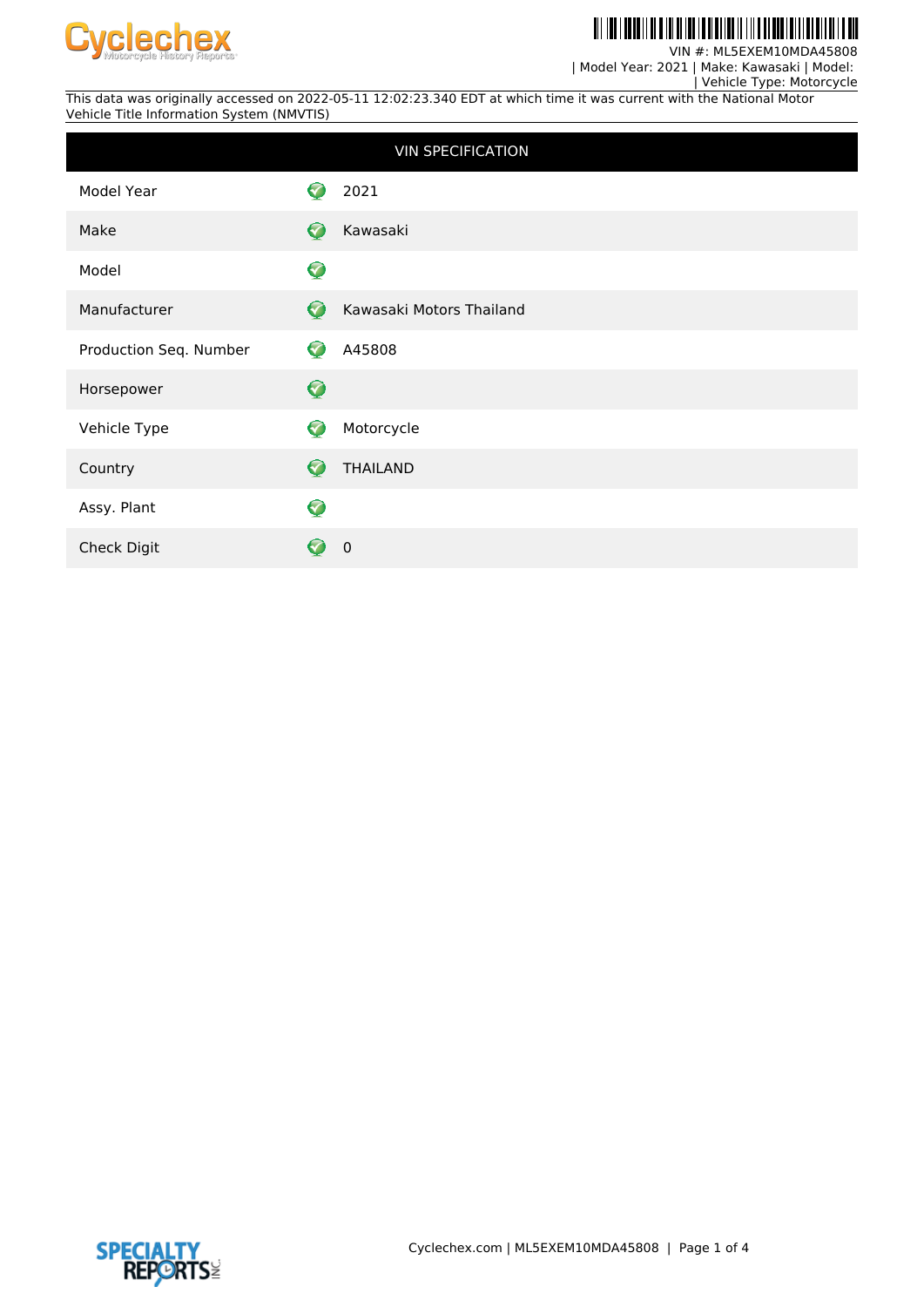

<u> III III III III II II </u>

VIN #: ML5EXEM10MDA45808

| Model Year: 2021 | Make: Kawasaki | Model:

 | Vehicle Type: Motorcycle This data was originally accessed on 2022-05-11 12:02:23.340 EDT at which time it was current with the National Motor

Vehicle Title Information System (NMVTIS)

**MULTI-STATE VEHICLE HISTORY REPORT**

| <b>CONDITION HISTORY</b>       |          |                                       |  |  |  |
|--------------------------------|----------|---------------------------------------|--|--|--|
| <b>Brand Category</b>          |          | <b>NMVTIS Search Result</b>           |  |  |  |
| <b>Total Loss</b>              | 5        | No Title Brand found by Cyclechex.com |  |  |  |
| Salvage                        | <b>V</b> | No Title Brand found by Cyclechex.com |  |  |  |
| <b>Disclosed Damage</b>        | 7        | No Title Brand found by Cyclechex.com |  |  |  |
| <b>Bond</b>                    | 7        | No Title Brand found by Cyclechex.com |  |  |  |
| Flood                          | 0        | No Title Brand found by Cyclechex.com |  |  |  |
| Cars/Cash for Clunkers         | ❤        | No Title Brand found by Cyclechex.com |  |  |  |
| Gray Market                    | ଚ        | No Title Brand found by Cyclechex.com |  |  |  |
| Junk                           | ❤        | No Title Brand found by Cyclechex.com |  |  |  |
| Manufacturer Brand             | ❤        | No Title Brand found by Cyclechex.com |  |  |  |
| New/Re-Issued VIN              | Ø        | No Title Brand found by Cyclechex.com |  |  |  |
| Odometer                       | Ø        | No Title Brand found by Cyclechex.com |  |  |  |
| Rebuilt/Repaired/Reconstructed | 7        | No Title Brand found by Cyclechex.com |  |  |  |
| Dismantled                     | 0        | No Title Brand found by Cyclechex.com |  |  |  |
| Rental/Taxi/Police             | ଚ        | No Title Brand found by Cyclechex.com |  |  |  |
| Agricultural/Logging Vehicle   | ❤        | No Title Brand found by Cyclechex.com |  |  |  |
| <b>Title Copy</b>              | ♡        | No Title Brand found by Cyclechex.com |  |  |  |
| Antique/Classic                | ♡        | No Title Brand found by Cyclechex.com |  |  |  |
| Undisclosed Lien               | 7        | No Title Brand found by Cyclechex.com |  |  |  |

| <b>TITLE HISTORY</b> |               |                   |                   |          |  |
|----------------------|---------------|-------------------|-------------------|----------|--|
| <b>State</b>         | <b>Status</b> | VIN               | <b>Issue Date</b> | Odometer |  |
| New Hampshire        | Current       | ML5EXEM10MDA45808 | 10/21/2021        | 2 Miles  |  |
|                      |               |                   |                   |          |  |

No historical title records for this vehicle.

### JUNK AND SALVAGE INFORMATION

No Junk/Salvage Reportings Found

## RECALL DATA FROM NATIONAL HIGHWAY TRAFFIC SAFETY ADMINISTRATION (NHTSA)

No Recall Data Found

## INSURANCE INFORMATION

Occurrence **Reporting Entity Reporting Entity Date of Insurance Claim** 

No Total Loss Reportings Found

| LIEN INFORMATION                              |      |  |  |  |
|-----------------------------------------------|------|--|--|--|
| <b>Entity Title</b>                           | Date |  |  |  |
| There are no liens reported for this vehicle. |      |  |  |  |

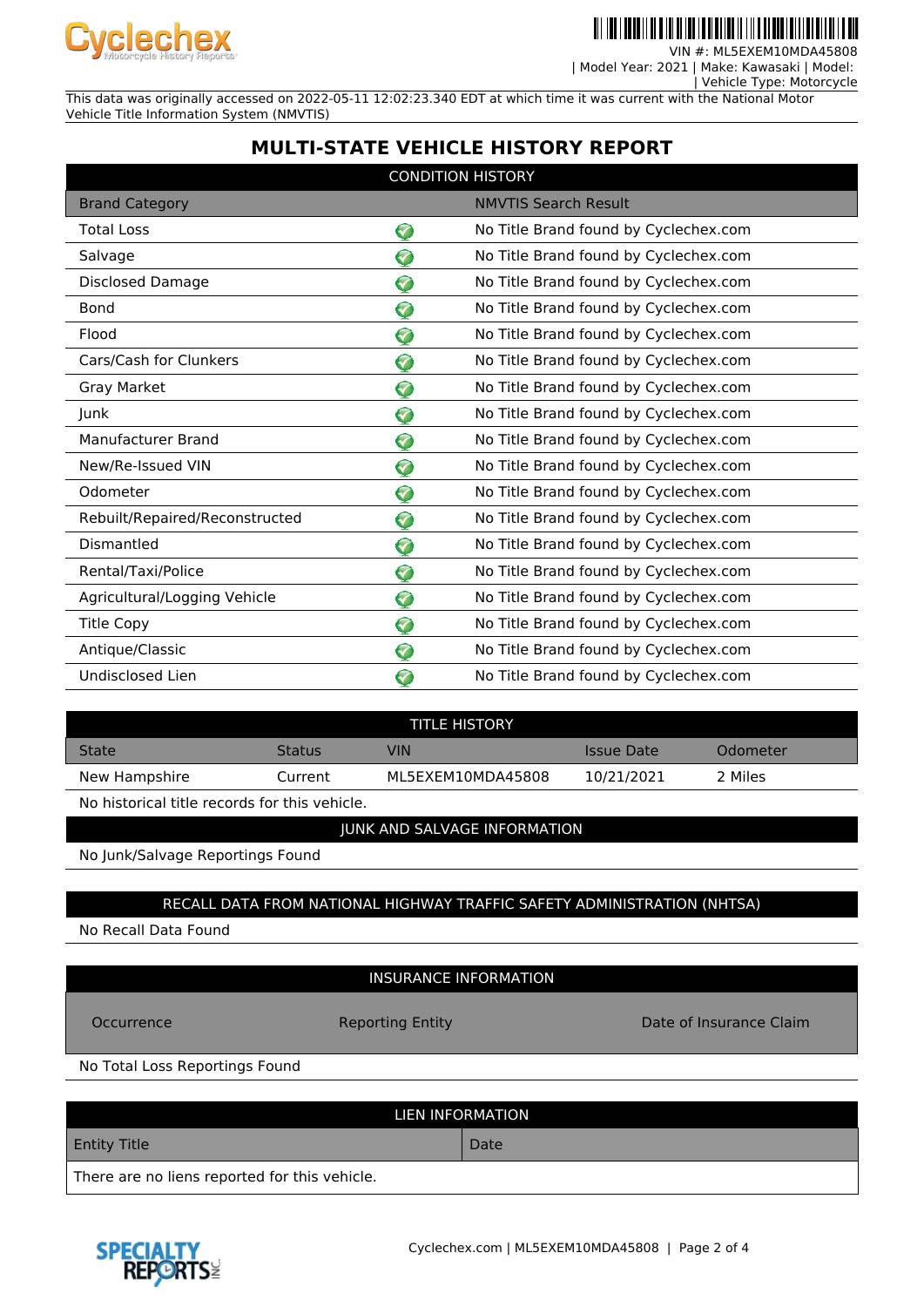

VIN #: ML5EXEM10MDA45808

 | Model Year: 2021 | Make: Kawasaki | Model: | Vehicle Type: Motorcycle

This data was originally accessed on 2022-05-11 12:02:23.340 EDT at which time it was current with the National Motor Vehicle Title Information System (NMVTIS)

Lien data does not include information on all motor vehicles in the United States because not all lienholders provide information to the source of this lien data.

| <b>DETAILS</b>        |                   |               |                 |  |  |  |
|-----------------------|-------------------|---------------|-----------------|--|--|--|
| <b>Standard Data</b>  |                   |               |                 |  |  |  |
| body-type             | <b>Street</b>     | check-digit   | м               |  |  |  |
| country               | Thailand          | engine-type   | 649 disp 2 cyls |  |  |  |
| identification        | ML5EXEM10MDA45808 | make          | Kawasaki        |  |  |  |
| model                 | Ninja 650 ABS     | model-year    | 2021            |  |  |  |
| production-seq-number | A45808            | vehicle-class | <b>Street</b>   |  |  |  |

#### DISCLAIMER

# **NMVTIS Consumer Access Product Disclaimer**

The National Motor Vehicle Title Information System (NMVTIS) is an electronic system that contains information on certain automobiles titled in the United States. NMVTIS is intended to serve as a reliable source of title and [brand](https://vehiclehistory.bja.ojp.gov/nmvtis_glossary) history for automobiles, but it does not contain detailed information regarding a vehicle's repair history.

All states, insurance companies, and junk and salvage yards are required by federal law to regularly report information to NMVTIS. However, NMVTIS does not contain information on all motor vehicles in the United States because [some states](https://vehiclehistory.bja.ojp.gov/nmvtis_states) are not yet providing their vehicle data to the system. Currently, the data provided to NMVTIS by states is provided in a variety of time frames; while some states report and update NMVTIS data in "real-time" (as title transactions occur), other states send updates less

frequently, such as once every 24 hours or within a period of days. Information on previous, significant vehicle damage may not be included in the system if the vehicle was never determined by an insurance company (or other appropriate entity) to be a "total loss" or branded

by a state titling agency. Conversely, an insurance carrier may be required to report a "total loss" even if

the vehicle's titling-state has not determined the vehicle to be "salvage" or "junk." A vehicle history report is NOT a substitute for an independent vehicle inspection. Before making a

decision to purchase a vehicle, consumers are **strongly encouraged to also obtain an independent**

**vehicle inspection** to ensure the vehicle does not have hidden damage. The [Approved NMVTIS Data](https://vehiclehistory.bja.ojp.gov/nmvtis_vehiclehistory)

[Providers](https://vehiclehistory.bja.ojp.gov/nmvtis_vehiclehistory) (look for the NMVTIS logo) can include vehicle condition data from sources other than NMVTIS. NMVTIS data **INCLUDES** (as available by those entities required to report to the System):

Information from [participating](https://vehiclehistory.bja.ojp.gov/nmvtis_states) state motor vehicle titling agencies. Information on automobiles, buses, trucks, motorcycles, recreational vehicles, motor homes, and

tractors. NMVTIS may not currently include commercial vehicles if those vehicles are not

included in a state's primary database for title records (in some states, those vehicles are

managed by a separate state agency), although these records may be added at a later time. Information on "brands" applied to vehicles provided by participating state motor vehicle titling

agencies. Brand types and definitions vary by state, but may provide useful information about